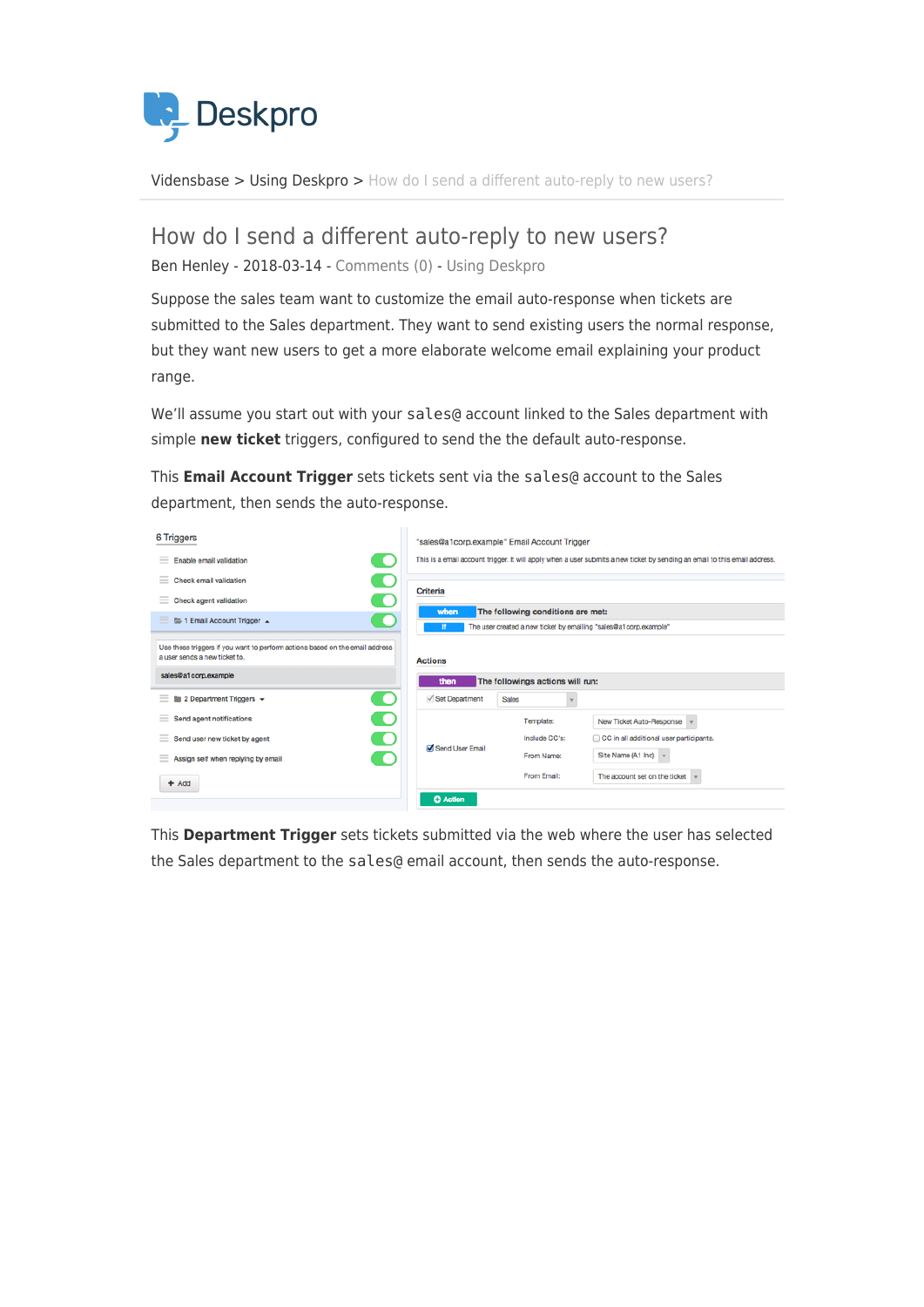| 6 Triggers                                                                                                                                   | "Sales" Department Trigger                                                                                      |  |
|----------------------------------------------------------------------------------------------------------------------------------------------|-----------------------------------------------------------------------------------------------------------------|--|
| $=$<br>Enable email validation                                                                                                               | This is a department trigger. It will apply when a user submits a new ticket from the web interface and selects |  |
| $\equiv$<br>Check email validation                                                                                                           |                                                                                                                 |  |
| <b>Check agent validation</b><br>$=$                                                                                                         | Criteria                                                                                                        |  |
| Ξ<br>2 Department Triggers 4                                                                                                                 | The following conditions are met:<br>when<br>Department is "Sales"<br>i۴                                        |  |
| Use these triggers if you want to perform actions based on the department a<br>user selects when submitting a ticket from the web interface. | Ticket is created by a user from the web interface<br>and                                                       |  |
| Support                                                                                                                                      | <b>Actions</b>                                                                                                  |  |
| <b>Sales</b>                                                                                                                                 | then<br>The followings actions will run:                                                                        |  |
| 1 Email Account Trigger +<br>Ξ<br>. .                                                                                                        | Set Email Account<br>sales@a1corp.example                                                                       |  |
| Send agent notifications<br>≡                                                                                                                | Template:<br>New Ticket Auto-Response                                                                           |  |
| Send user new ticket by agent<br>$=$                                                                                                         | CC in all additional user participants.<br>Include CC's:<br>Send User Email                                     |  |
| Assign self when replying by email<br>$=$                                                                                                    | Site Name (A1 Inc)<br>From Name:                                                                                |  |
| $+$ Add                                                                                                                                      | From Email:<br>The account set on the ticket<br><b>O</b> Action                                                 |  |

The simple triggers can't do what the sales team wants, because their criteria are fixed, so there's no way to specify that you only want to do something to new users.

Instead, you would create a new trigger:

| 6 Triggers                                                                                                                                                                                                                                                                                                                                                                                                                                                                                                  | "Sales" Department Trigger                                                                                      |
|-------------------------------------------------------------------------------------------------------------------------------------------------------------------------------------------------------------------------------------------------------------------------------------------------------------------------------------------------------------------------------------------------------------------------------------------------------------------------------------------------------------|-----------------------------------------------------------------------------------------------------------------|
| Enable email validation<br>$\frac{1}{2} \left( \frac{1}{2} \right) \left( \frac{1}{2} \right) \left( \frac{1}{2} \right)$                                                                                                                                                                                                                                                                                                                                                                                   | This is a department trigger. It will apply when a user submits a new ticket from the web interface and selects |
| <b>Check email validation</b><br>$\frac{1}{2} \left( \frac{1}{2} \right) \left( \frac{1}{2} \right) \left( \frac{1}{2} \right) \left( \frac{1}{2} \right) \left( \frac{1}{2} \right) \left( \frac{1}{2} \right) \left( \frac{1}{2} \right) \left( \frac{1}{2} \right) \left( \frac{1}{2} \right) \left( \frac{1}{2} \right) \left( \frac{1}{2} \right) \left( \frac{1}{2} \right) \left( \frac{1}{2} \right) \left( \frac{1}{2} \right) \left( \frac{1}{2} \right) \left( \frac{1}{2} \right) \left( \frac$ | <b>Criteria</b>                                                                                                 |
| $\blacklozenge$<br><b>Check agent validation</b><br>$=$                                                                                                                                                                                                                                                                                                                                                                                                                                                     |                                                                                                                 |
| 2 Department Triggers $\rightarrow$<br>≡                                                                                                                                                                                                                                                                                                                                                                                                                                                                    | The following conditions are met:<br>when<br>Department is "Sales"                                              |
| Use these triggers if you want to perform actions based on the department a<br>user selects when submitting a ticket from the web interface.                                                                                                                                                                                                                                                                                                                                                                | Ticket is created by a user from the web interface<br>and                                                       |
| Support                                                                                                                                                                                                                                                                                                                                                                                                                                                                                                     | <b>Actions</b>                                                                                                  |
| <b>Sales</b>                                                                                                                                                                                                                                                                                                                                                                                                                                                                                                | The followings actions will run:<br>then                                                                        |
| 1 Email Account Trigger +<br>0<br>≡                                                                                                                                                                                                                                                                                                                                                                                                                                                                         | Set Email Account<br>sales@a1corp.example                                                                       |
| Ξ<br>$\cup$<br>Send agent notifications                                                                                                                                                                                                                                                                                                                                                                                                                                                                     | Template:<br>New Ticket Auto-Response                                                                           |
| Send user new ticket by agent<br>$=$                                                                                                                                                                                                                                                                                                                                                                                                                                                                        | CC in all additional user participants.<br>Include CC's:<br>Send User Email                                     |
| Assign self when replying by email<br>$=$                                                                                                                                                                                                                                                                                                                                                                                                                                                                   | Site Name (A1 Inc)<br>From Name:                                                                                |
| $+$ Add                                                                                                                                                                                                                                                                                                                                                                                                                                                                                                     | From Email:<br>The account set on the ticket                                                                    |
|                                                                                                                                                                                                                                                                                                                                                                                                                                                                                                             | <b>C</b> Action                                                                                                 |

This trigger is checked when a user or agent submits a ticket via email or web. (We'll assume that you don't want to send acknowledgements for tickets created using the API).

The criteria you would use are:

| Criteria <sup>®</sup> |                                            |           |
|-----------------------|--------------------------------------------|-----------|
| when                  | The following conditions are met:          | $\bullet$ |
| Department            | İs<br>$*$ Sales<br>$\overline{\mathbf{v}}$ | O         |
| User is new           |                                            | o         |
| <b>O</b> Criteria     |                                            |           |

That means the new trigger will only run its actions when the department is Sales, and the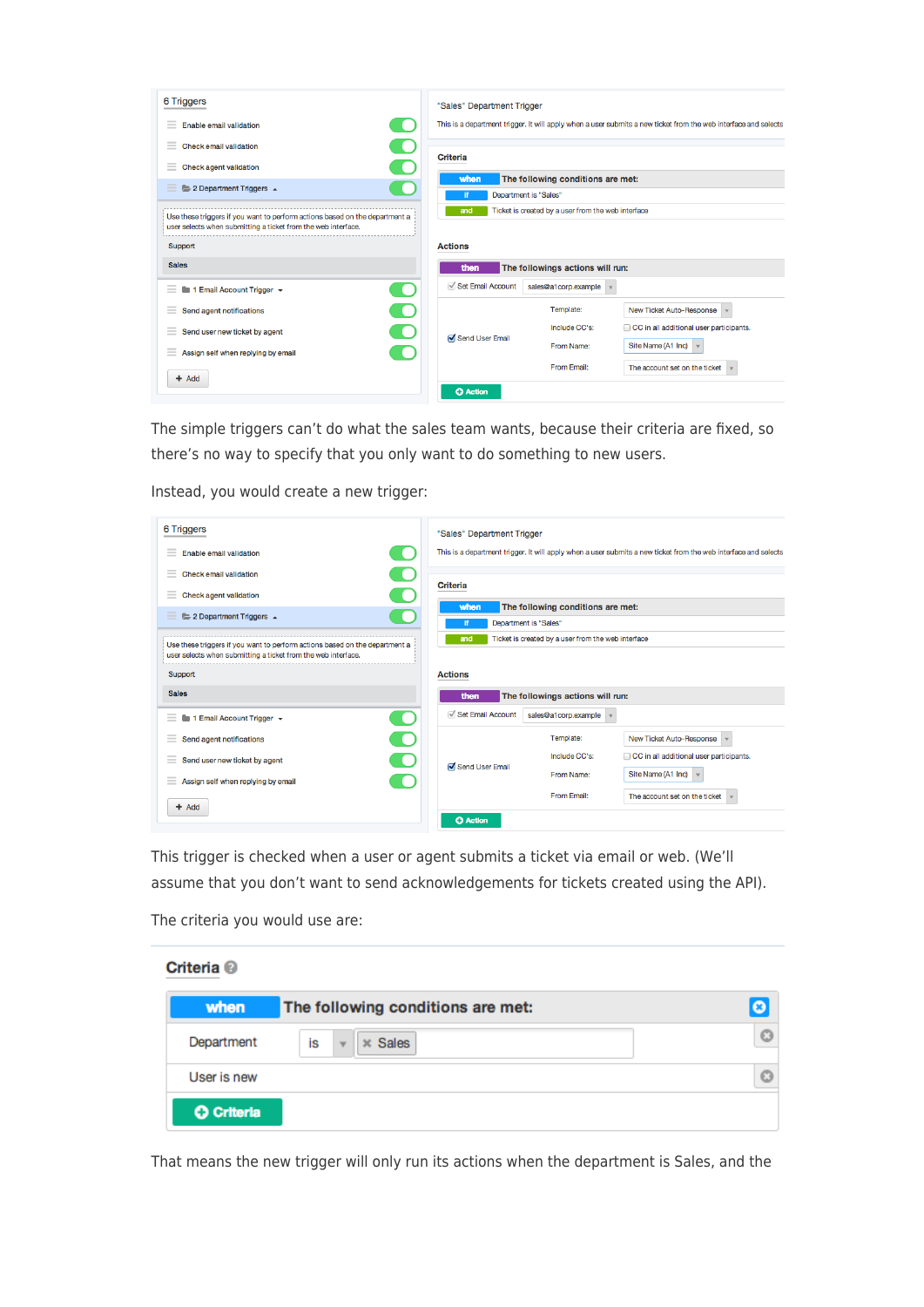user is new. We're going to rely on the **Email Account Trigger** to set the department to Sales. Make sure the new trigger is below the simple triggers.

The action you want to run is sending a custom email. You would create a custom email template (see the chapter on **[Editing Templates](https://support.deskpro.com/guides/topic/398)** for details), then run it like this:

| <b>Actions @</b> |                                  |                                                          |
|------------------|----------------------------------|----------------------------------------------------------|
| then             | The followings actions will run: |                                                          |
|                  | Template:                        | O<br>new-user-sales-welcome.html<br>v                    |
|                  | Include CC's:                    | CC in all additional user participants.                  |
| Send User Email  | From Name:                       | Site Name (A1 Inc)<br>$\overline{\mathbf{v}}$            |
|                  | From Email:                      | The account set on the ticket<br>$\overline{\mathbf{v}}$ |
| <b>C</b> Action  |                                  |                                                          |

You don't want users receiving more than one auto-response email when they submit a new ticket. So you would disable the **Send User Email** action for the simple triggers:

| <b>Actions</b>                            | <b>Actions</b>                           |  |
|-------------------------------------------|------------------------------------------|--|
| then<br>The followings actions will run:  | then<br>The followings actions will run: |  |
| Set Email Account<br>sales@a1corp.example | Set Department<br><b>Sales</b>           |  |
| Send User Email                           | Send User Email                          |  |
| <b>O</b> Action                           | <b>C</b> Action                          |  |

We're almost done. But we want users who don't receive the custom email to receive the default auto-response email. Since the simple triggers aren't sending that any more, we need another new trigger to do the job.

We could try to set up a complicated set of Criteria so that the new trigger runs if the user is not new and the department is Sales, or the department is anything else, but there's a simpler way. We can just put in a check to see if the custom email has already been sent, and make sure the default auto-response trigger is below the one that sends the custom response.